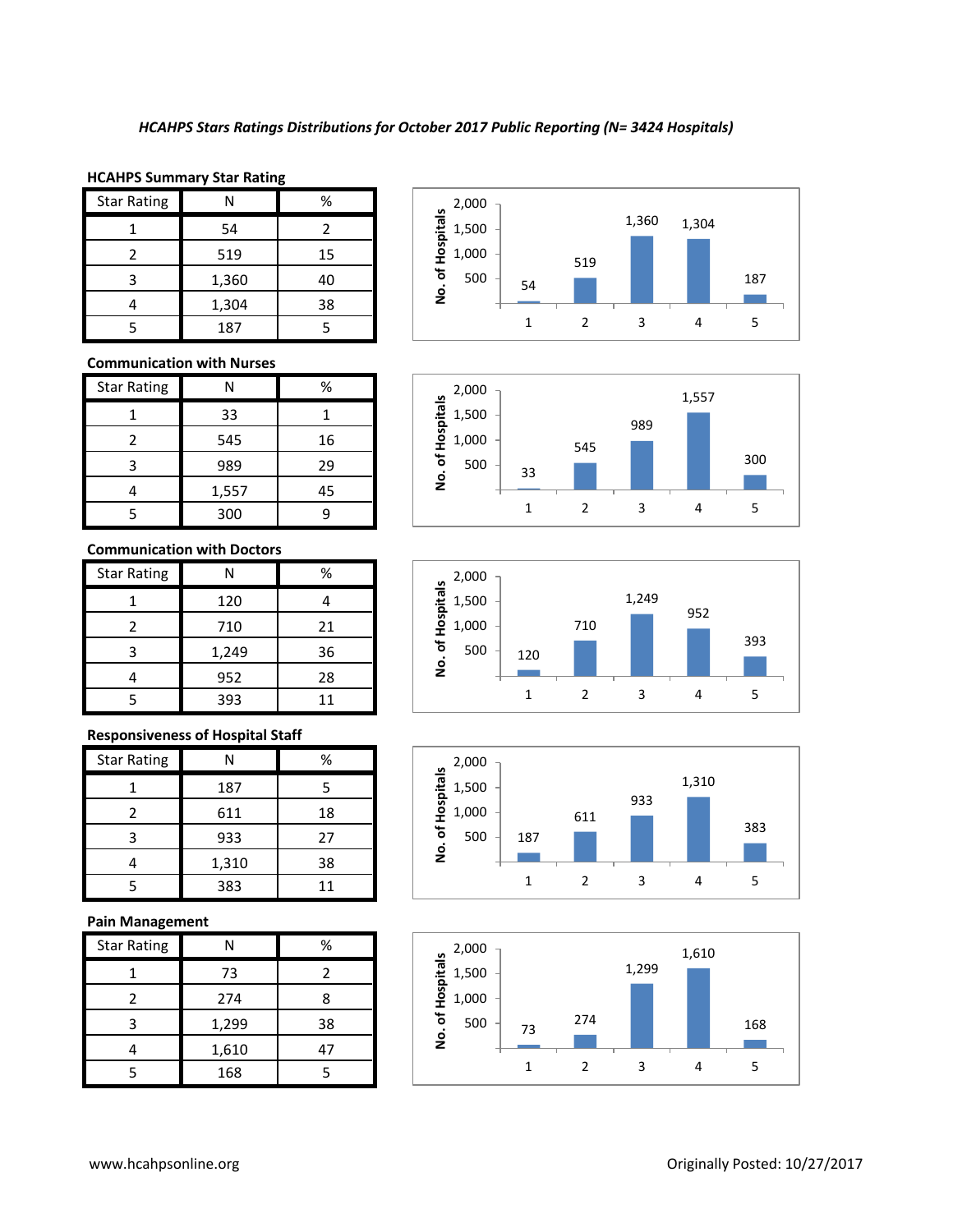## **Communication about Medicines**

| <b>Star Rating</b> | Ν     | %  |
|--------------------|-------|----|
|                    | 94    | 3  |
| 2                  | 1,152 | 34 |
| 3                  | 1,376 | 40 |
|                    | 606   | 18 |
|                    | 196   |    |

## **Cleanliness of Hospital Environment**

| <b>Star Rating</b> | N     | ℅  |
|--------------------|-------|----|
|                    | 234   |    |
| 2                  | 1,099 | 32 |
| 3                  | 1,035 | 30 |
|                    | 868   | 25 |
|                    | 188   |    |

# **Quietness of Hospital Environment**

| <b>Star Rating</b> |       | %  |
|--------------------|-------|----|
|                    | 360   | 11 |
| 2                  | 633   | 18 |
| 3                  | 1,299 | 38 |
|                    | 826   | 24 |
|                    | 306   |    |

# **Discharge Information**

| <b>Star Rating</b> | Ν     | %  |
|--------------------|-------|----|
|                    | 99    | 3  |
| 2                  | 482   | 14 |
| ₹                  | 1,040 | 30 |
|                    | 1,497 | 44 |
|                    | 306   | q  |

## **Care Transition**

| <b>Star Rating</b> | N     | %  |
|--------------------|-------|----|
|                    | 97    |    |
| 2                  | 630   | 18 |
| 3                  | 949   | 28 |
|                    | 1,525 | 45 |
|                    | 223   |    |